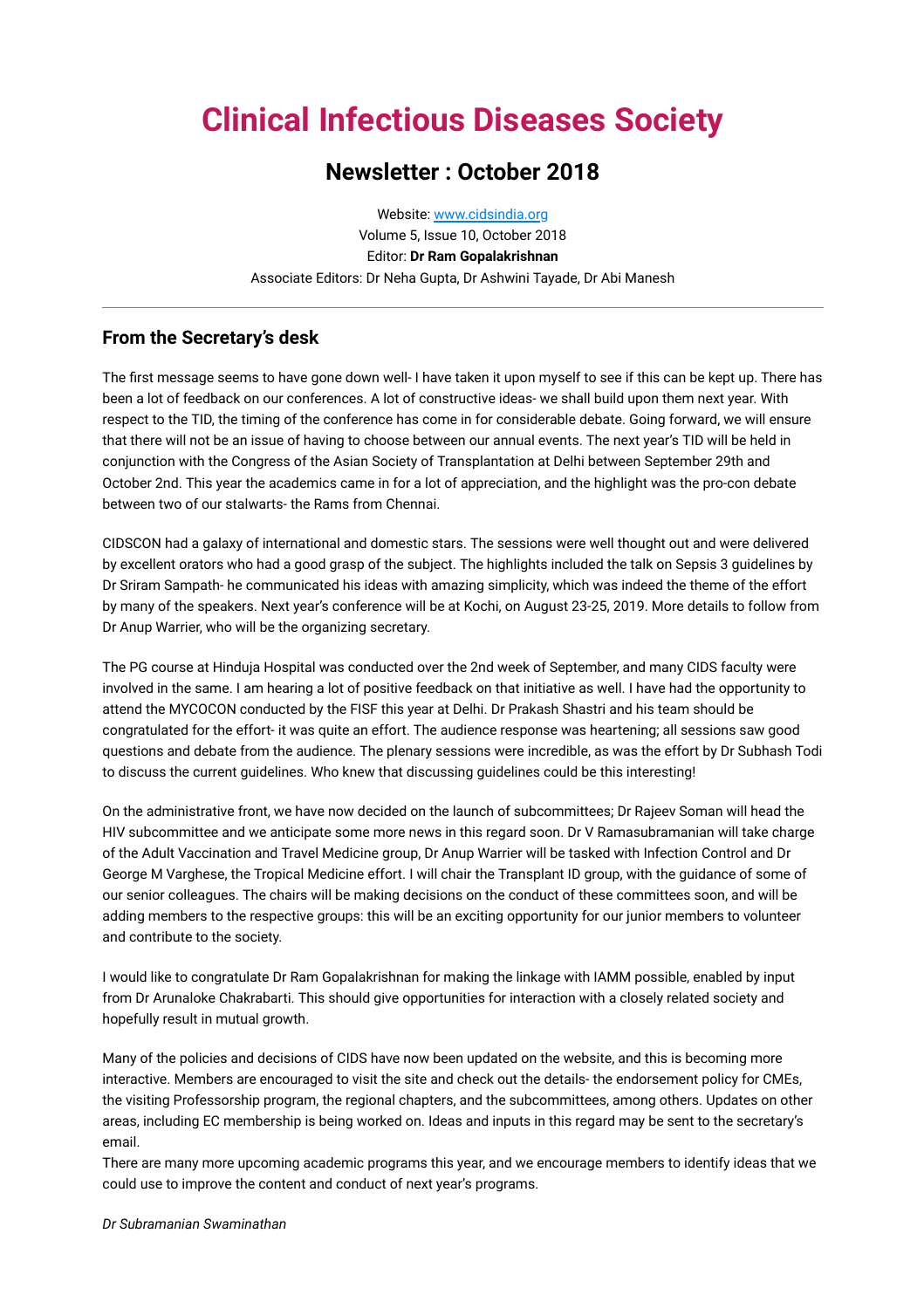### **Editor's note**

Dear CIDS members,

Please encourage colleagues and postgraduates to visit our updated website; check out the literature review and a fresh set of challenging cases presented at this year's CIDSCON!

### **Photoquiz**

A 50 year old male presented with fever, non productive cough of 2 weeks duration along with 6 kg weight loss in the last 1 month. CXR was s/o right sided moderate pleural effusion and diagnostic aspiration (20ml) showed amber coloured fluid (WBC 220, N20/L80, protein-3gm/dl, sugar -30gm/dl), which was negative for AFB and gram stain, along with negative Xpert M TB. HIV ELISA was positive. He was started on empiric ATT along with deflazacort and referred in view of persistent symptoms despite 3 weeks of ATT.

Examination revealed oral candidiasis. CXR showed a right sided moderate pleural effusion (fig.1) CD4 count was 40 (6%), HIV-1 VL was 20,00,000 and serum cryptococcal antigen was negative, Hb- 10, Wbc 3600, plt 140,000. USG thorax showed loculated pleural fluid with multiple septae ( fig2 ). Sspiration showed amber colored fluid (wbc 150 - N8/L92, sugar 18.4mg/dl, protein -2.3gm/dl). Gram, AFB and fungal stain of the fluid was negative and cytology showed no malignant cells.



*Figure 1*: CXR (PA) s/o right sided Pleural effusion *Figure 2*. USG right thorax s/o multiloculated effusion (red arrowsepta, yellow arrow-collapsed lung)

What is your diagnosis?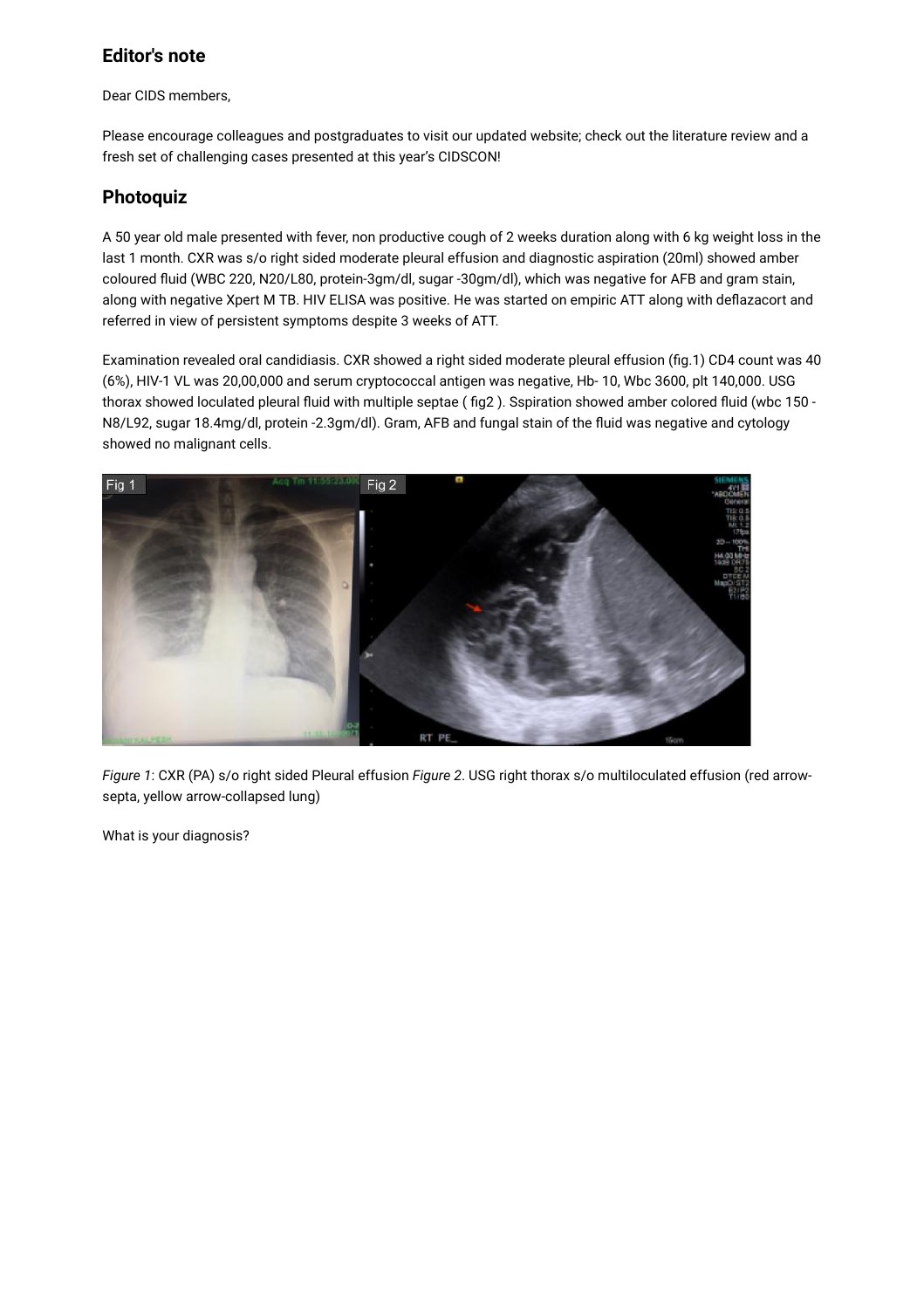### **List Of Banned Antibiotic FDCs**

Contributed by Dr R Surendran

The Govt. of India has banned 328 Fixed Drug Combinations in a recent notification which prohibits the manufacture for sale or distribution for human use with immediate effect, based on DTAB's (Drugs Technical Advisory Board) recommendation that there is no therapeutic justification for the ingredients. The list includes syrups, suspensions, tablets, creams, ointments etc. The full list can be accessed online [here](http://www.cdsco.nic.in/writereaddata/2018_09_07_S_O_%204379(E)%20to.pdf).

Following antibiotic tablet FDC formulations are banned

Serial Number - FDC Name (Notification Number)

- 1. Amoxicillin + Cefixime + Potassium Clavulanic acid *(757)*
- 2. Amoxicillin + Dicloxacillin *(753)*
- 3. Amoxicillin 250 mg + Potassium Clavulanate diluted 62.5 *(754)*
- 4. Amoxicillin + Dicloxacillin + Serratiopeptidase *(771)*
- 5. Amoxycillin + Tinidazole *(764)*
- 6. Azithromycin + Cefixime *(752)*
- 7. Azithromycin + Cefpodoxime *(772)*
- 8. Azithromycin + Levofloxacin *(755)*
- 9. Azithromycin + Ofloxacin *(763)*
- 10. Cefixime + Levofloxacin *(766)*
- 11. Cefixime + Linezolid *(756)*
- 12. Cefpodoxime Proxetil + Levofloxacin *(759)*
- 13. Cefuroxime + Linezolid *(774)*
- 14. Clindamycin + Clotrimazole + Lactic acid bacillus *(854)*
- 15. Clindamycin + Telmisartan *(786)*
- 16. Combikit of Azithromycin + Secnidazole + Fluconazole *(760)*
- 17. Combikit of Azithromycin + Fluconazole + Ornidazole *(769)*
- 18. Diethyl Carbamazine + Chlorpheneramine + Guaifenesin *(938)*
- 19. Diethyl Carbamazine Citrate + Cetrizine + Guaifenesin *(892)*
- 20. Diethyl Carbamazine + Cetrizine + Ambroxol *(923)*
- 21. Diphenoxylate + Atropine + Furazolidone *(768)*
- 22. Doxycycline + Serratiopeptidase *(765)*
- 23. Furazolidone + Metronidazole + Loperamide *(844)*
- 24. Levofloxacin + Ornidazole + Alpha Tocopherol Acetate *(761)*
- 25. Metronidazole + Norfloxacin *(776)*
- 26. Metronidazole + Tetracycline *(779)*
- 27. Nimorazole + Ofloxacin *(762)*
- 28. Norfloxacin + Metronidazole + Zinc Acetate *(847)*
- 29. Ofloxacin + Metronidazole + Zinc Acetate *(767)*
- 30. Ofloxacin + Nitazoxanide *(758)*
- 31. Ofloxacin + Ornidazole + Zinc Bisglycinate *(775)*

Amazing how these irrational preparations were permitted for decades, very good news for the ID community indeed! Hopefully the ban will help reduce skyrocketing antimicrobial resistance in the country.

#### ID NEWS

#### **US FDA Approves Two New HIV Medications**

The US FDA has approved two new HIV oral drugs to treat adults, doravirine and the combination tablet (doravirine/lamivudine/tenofovir disoproxil fumarate). The latter was approved with a boxed warning to "flag risk of worsening hepatitis B infection."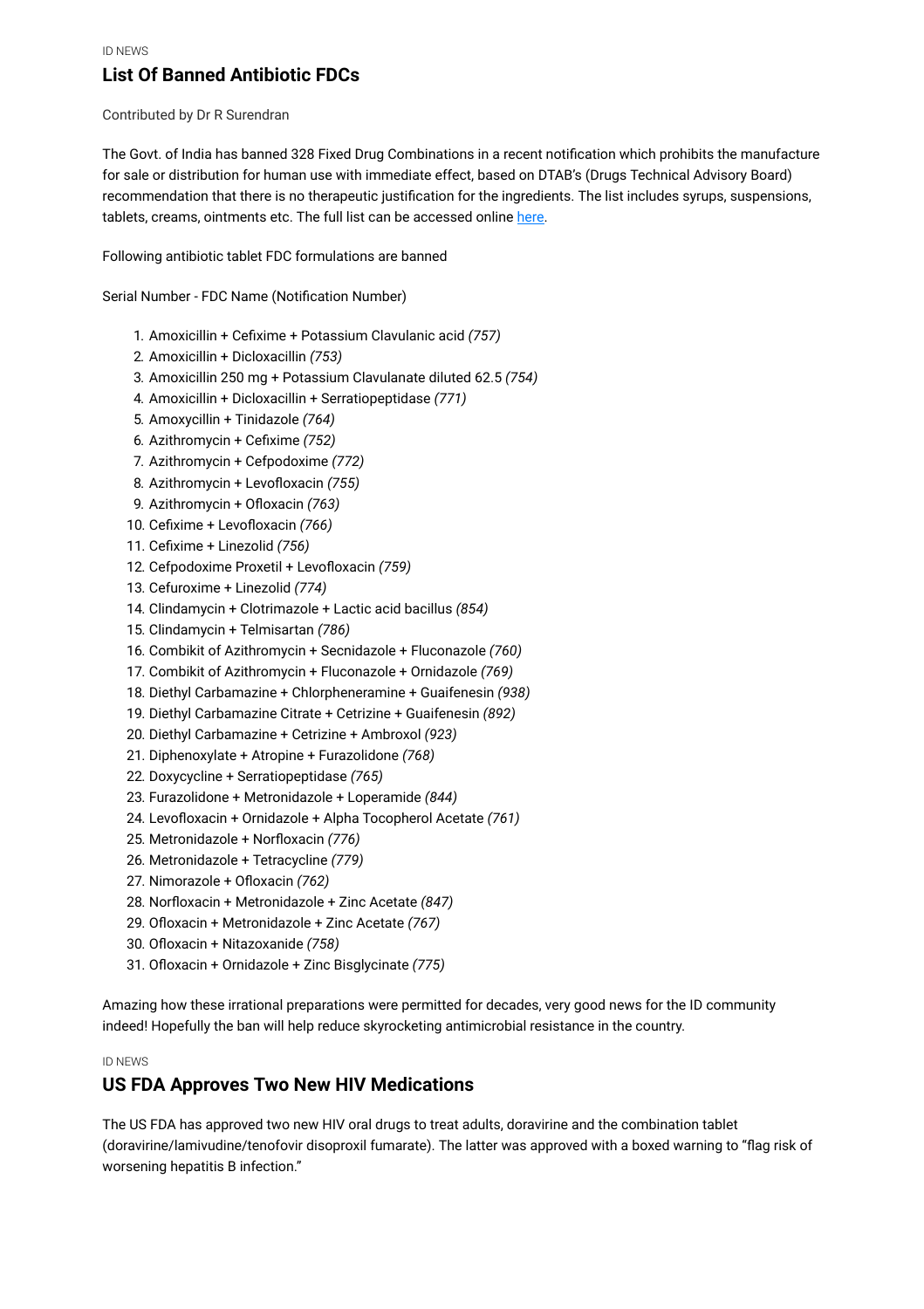JOURNAL REVIEW

#### **Should we re-learn how to treat MDR TB?**

Lancet. 2018 Sep 8;392(10150):821-834 Contributed by Dr Abi Manesh

This seminal paper summarises the clinical outcomes of individual from 50 studies across 25 countries. This individual patient data meta-analysis included potentially eligible observational and experimental studies published between Jan 1, 2009, and April 30, 2016.

Of 12 030 patients from 25 countries in 50 studies, 7346 (61%) had treatment success, 1017 (8%) had failure or relapse, and 1729 (14%) died.

Compared with failure or relapse, treatment success was positively associated with the use of:

- 1. linezolid (adjusted risk difference 0·15, 95% CI 0·11 to 0·18)
- 2. levofloxacin (0·15, 0·13 to 0·18), moxifloxacin (0·11, 0·08 to 0·14),
- 3. carbapenems (0·14, 0·06 to 0·21)
- 4. bedaquiline (0·10, 0·05 to 0·14)
- 5. clofazimine (0·06, 0·01 to 0·10)

There was a significant association between reduced mortality and use of

- 1. linezolid  $(-0.20, -0.23$  to  $-0.16)$
- 2. levofloxacin (–0·06, –0·09 to –0·04), moxifloxacin (–0·07, –0·10 to –0·04)
- 3. bedaquiline  $(-0.14, -0.19$  to  $-0.10)$

For the drugs that are commonly used in the Indian scenario:

- 1. Amikacin in people with susceptible strains was associated with greater success (adjusted risk difference 0·06, 95% CI 0·04 to 0·08) but no difference in death
- 2. Kanamycin was associated with significantly lower success (–0·07, –0·08 to –0·05) but no difference in death (0·01, –0·01 to 0·02)
- 3. Capreomycin use with lower success  $(-0.03, -0.06$  to  $0.00)$  and more deaths  $(0.04, 0.01$  to  $0.07)$ .
- 4. Use of ethambutol, ethionamide and protionamide, or para-aminosalicylic acid were associated with no benefit in patients with susceptible isolates, and worse outcomes in patients with resistant isolates
- 5. Use of pyrazinamide was associated with lower mortality (adjusted risk difference −0·03, 95% CI −0·05 to −0·01) if isolates were susceptible, but significantly less success (−0·05, −0·08 to −0·03) and higher mortality (0·05, 0·02 to 0·07) if isolates were resistant.
- 6. Use of cycloserine was beneficial in patients with susceptible isolates contributing to treatment success and protection from death

This study is the basis of the recent WHO MDR-TB update. While this is the largest summary of clinical data we have, the following points merit special attention.

- The high baseline FQ resistance in many parts of India should be borne in mind.
- Bedaquiline availability is an issue in India
- The paper did not look at toxicity data prolonged use of linezolid requires close monitoring for bone marrow toxicity and neuropathy
- Probably, amikacin should be our aminoglycoside of choice for MDR TB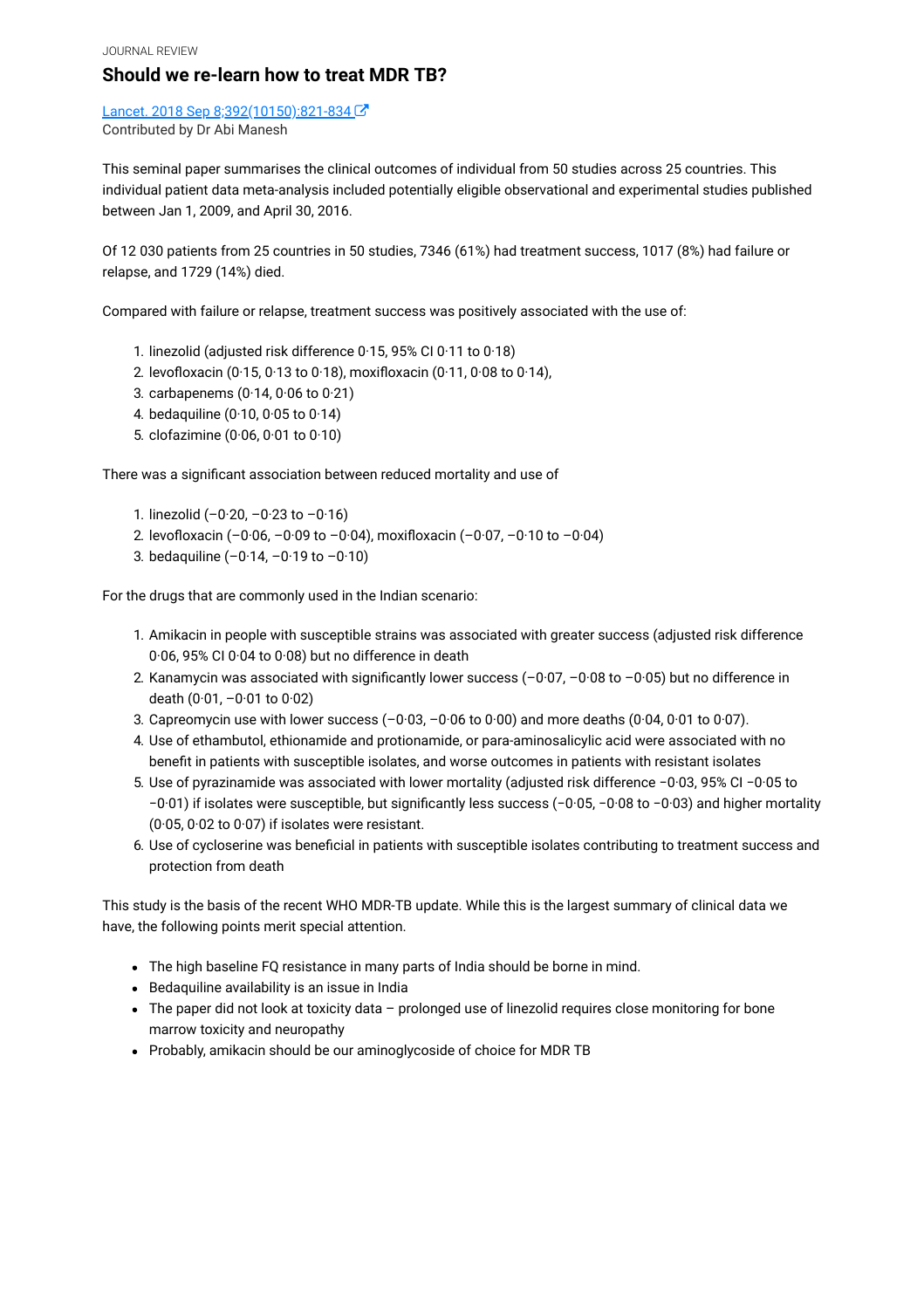[N Engl J Med. 2018 Aug 30;379\(9\):823-833](https://www.ncbi.nlm.nih.gov/pubmed/30157391)  Contributed by Dr Abi Manesh

While we are aware that a small percentage of patients (5%) with drug-susceptible tuberculosis have a relapse after 6 months of therapy, the underlying reasons are not clear. The authors evaluated whether any correlations between the minimum inhibitory concentration (MIC) of a drug below the standard resistance breakpoint could predict the relapse risk after treatment.

Using available trial data samples they evaluated MIC values of isoniazid and rifampin that were below the standard resistance breakpoint (0.1 μg per milliliter for isoniazid and 1.0 μg per milliliter for rifampin) using methods which are not available in regular clinical practice.

In the development cohort, the mean (±SD) MIC of isoniazid below the breakpoint was 0.0334±0.0085 μg per milliliter in the relapse group and 0.0286±0.0092 μg per milliliter in the cure group, which represented a higher value in the relapse group by a factor of 1.17 (P=0.02). The corresponding MIC values of rifampin were 0.0695±0.0276 and 0.0453±0.0223 μg per milliliter, respectively, which represented a higher value in the relapse group by a factor of 1.53 (P<0.001). In the validation cohort, the MIC values either alone or combined with other patient characteristics were also predictive of relapse, with AUC values of 0.964 and 0.929, respectively.

The most important message of this trial is that it highlights the short comings of the artificial black and white separation of "susceptible" or "resistant," isolates made for clinical use. Few things unexplained are in the INH cohort the risk did not show a steady increase with increasing MICs – actually there is a dip in the relapse risk in Fig 1A. While it improves our understanding of tuberculosis, it may not change existing clinical practice.

#### JOURNAL REVIEW

### **Should we use combination therapy for typhoid?**

#### PLoS Negl Trop Dis 12(4): e0006380 Contributed by Dr Sowmya Sridharan

Typhoid fever remains an important cause of AFI in many part of India. An open-label, comparative trial was conducted Nepal to evaluate the role of combination therapy in culture-confirmed TF cases. Patients were allocated to one of four study arms:

- 1. hospitalized patients received either intravenous ceftriaxone or a combination of ceftriaxone and oral azithromycin
- 2. outpatients received either oral azithromycin or a combination of oral azithromycin and cefixime.

The primary outcome evaluated was fever clearance time (FCT) and the secondary outcomes included duration of bacteremia.

Among the 105 blood culture-confirmed patients included in the trial, FCT was significantly shorter for the combination therapy group (95 versus 88 hours, respectively,  $p = 0.004$ ), and this effect was exhibited in both the hospitalized and the outpatient sub-groups. Repeat blood cultures, drawn on day 3, were positive for 8/47 (17%) patients after monotherapy, versus 2/51 (4%) after combination therapy (p = 0·045). No severe complications or fatalities occurred in any of the groups.

The advantage of this trial is that it includes patients with multidrug resistant typhoid similar to our setting. The trial is not randomized, the doses of azithromycin used were low and after 48 hours of therapy the inpatient group was discharged on oral antibiotics, the details of which are not provided.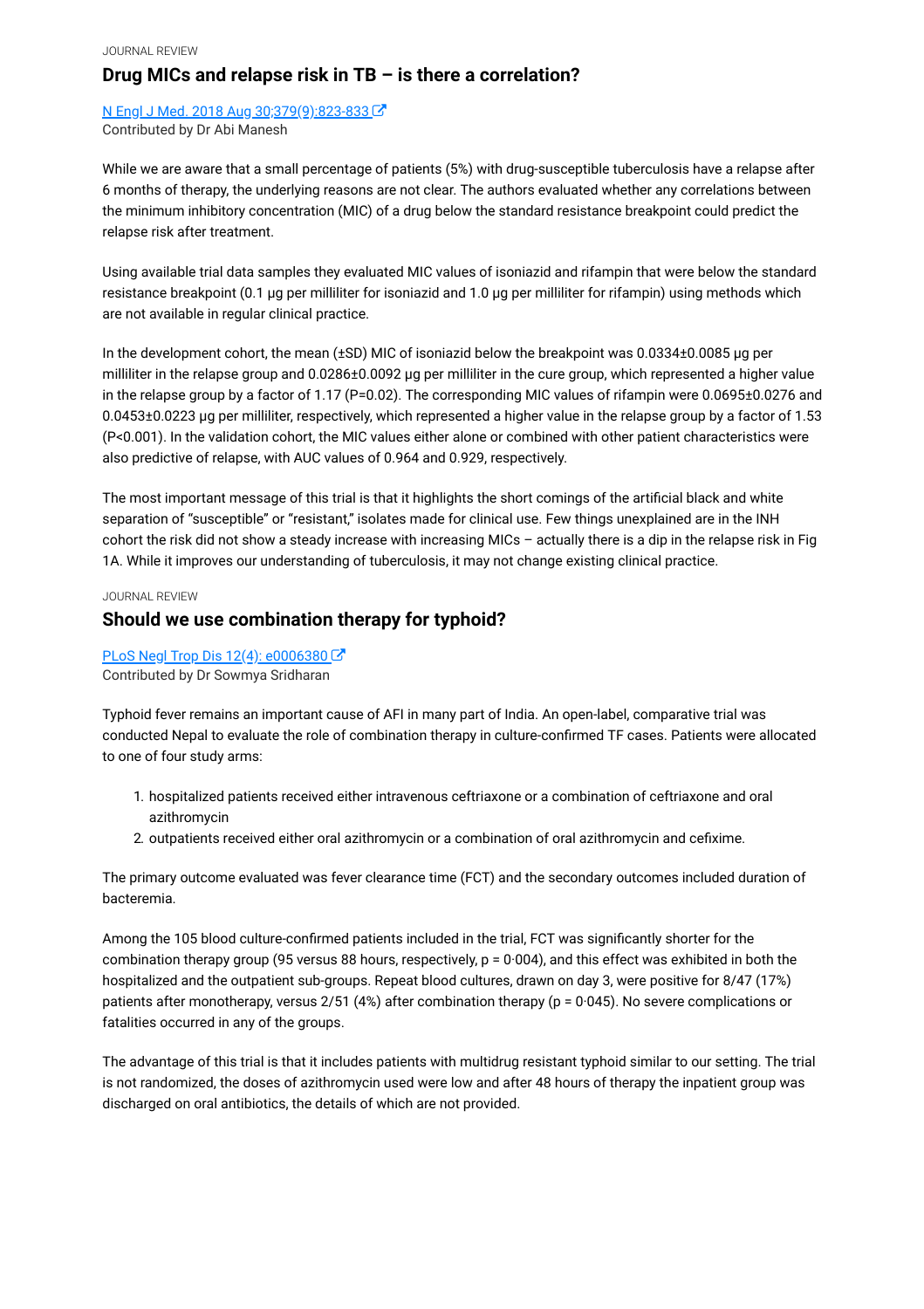#### JOURNAL REVIEW

### **Acute Encephalitis Syndrome in Gorakhpur, Uttar Pradesh, 2016: Clinical and Laboratory Findings**

[Pediatr Infect Dis J. 2018 May 9](https://www.ncbi.nlm.nih.gov/pubmed/29746378) C Contributed by Dr R Surendran

This is an etiological study of 407 cases of Acute Encephalitis Syndrome (AES) admitted during August – October 2016 in BRD Medical College (BRDMC) – a tertiary care hospital in Gorakhpur, Uttar Pradesh.

Inclusion: AES + CSF pleocytosis (>5cells/ccm) were included. Out of 1037 patients who had AES with CSF pleocytosis, 407 cases were selected randomly and their blood and CSF samples were subjected for etiological analysis. Sera were tested for presence of Scrub typhus IgM antibodies (ST), Japanese Encephalitis Virus (JEV) and dengue. CSF was tested for presence of IgM antibodies against JE and OT. Genomic DNA from whole blood and CSF are extracted and PCR for ST and SFGR (Spotted Fever Group of Rickettsia) were done.

Of the 407 AES patients, 266 (65.4%), 42 (10.3%) and 29 (7.5%) were diagnosed to have ST, JEV and dengue respectively. Four patients were diagnosed to have SFGR infection. A significantly higher proportion of scrub typhus patients with AES had hepatomegaly, splenomegaly, and facial edema. The common hematological and biochemical abnormalities among ST positive patients include thrombocytopenia raised liver enzymes and bilirubin levels.

The case fatality ratio was significantly higher among ST negative AES patients (36.2% vs 15.2%, p<0.05). Azithromycin was given to 96% of patients.

About two thirds of patients presented more like an AFI later complicated with AES – they had longer history of illness, rash, thrombocytopenia and elevated liver enzymes; their scrub tyhus serology was positive and PCR was positive in a minority of people. They also had a better prognosis. Brain biopsy and serology also showed evidence of Rickettsial spotted fevers being present as well.

A significant minority of patients had more than one etiological diagnosis and no patient had an eschar, which suggests overdiagnosis of scrub typhus. Still, empiric therapy for scrub typhus in patients with encephalitis appears reasonable till the diagnosis is excluded.

#### JOURNAL REVIEW

### **Effects of Rifampin and Doxycycline Treatments in Patients with Uncomplicated Scrub Typhus: An Open-Label, Randomized, Controlled Trial**

#### [Clin Infect Dis. 2018 Aug 1;67\(4\):600-605](https://www.ncbi.nlm.nih.gov/pubmed/29462266)

Contributed by Dr R Surendran

While doxycycline is the drug of choice in the treatment of scrub typhus, research for effective alternative agents are required. In this open-label randomised control trial, the authors compared doxycycline 100 mg twice daily for 5 days (121 cases) and rifampin 600 mg once daily for 5 days (119 cases) for scrub typhus patients (total 240 cases) admitted to Hospitals in the Republic of Korea between 2007 and 2009. Confirmed scrub typhus was defined as Scrub typhus IgM positivity or PCR positivity from the buffy coat or eschar. Severe scrub typhus was not included in the study. Only two third of the patients included had lab confirmed scrub typhus. The primary outcome – fever defervescence was same in both the groups. There was no significant difference in the occurrence of side effects following drug administration between groups.

This trial suggests that rifampin could be used as an alternative agent in the treatment of non severe scrub typhus, especially among children, pregnant women and those with contra-indications to doxycycline.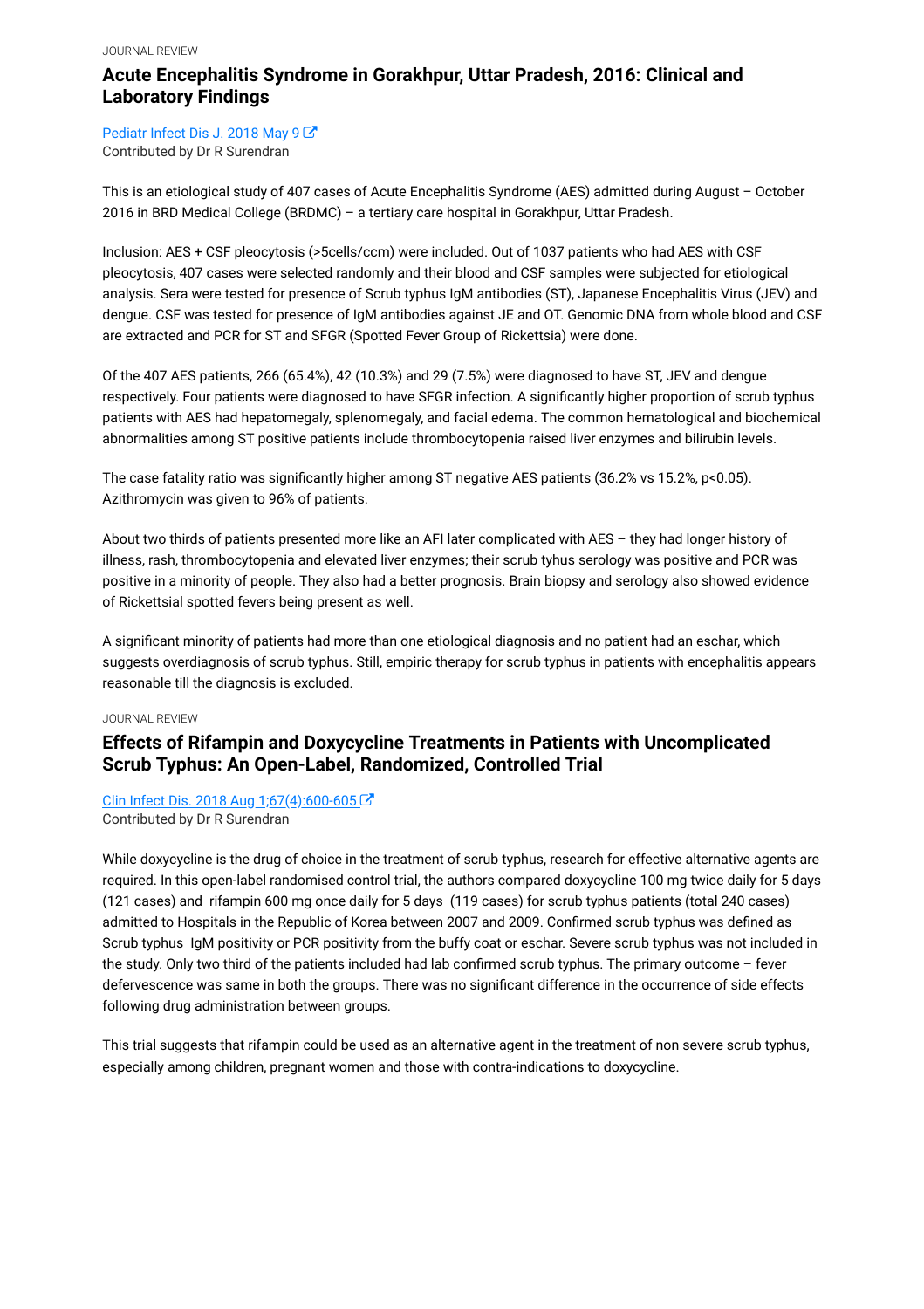### **MERINO trial – Piperacillin-tazobactam vs meropenem for ceftriaxone resistant GNB bacteremia**

#### JAMA. 2018 Sep 11;320(10):984-994

Contributed by Dr Abi Manesh, Dr Sowmya Sridharan

The much awaited MERINO trial is finally published.

This is a pragmatic RCT which studied whether piperacillin-tazobactam was non inferior to meropenem as definitive therapy among patients with ceftriaxone resistant (and mostly pip-taz susceptible) Ecoli or Klebsiella bacteremia. The primary outcome was 30 day mortality.

This study was conducted in 9 centres (mainly Singapore and Australia, no Indian centres were included) Patients were randomised at 72 hrs when the susceptibilities were available from the microbiology lab. The non inferiority margin used was 5% Patients received the therapy between 4 and 14 days - the treating physician decided the duration of therapy.

Points to note:

- Piptaz group had more immune compromised patients (27.1 vs 20.9%).
- At resolution almost 40% of patients in both arms had no fever, elevated TC or positive blood cultures.
- The trial was terminated early as per DSMB's suggestion (391 recruited, sample size calculated was 454).
- Since the trial evaluated the role of piptaz as definitive therapy,
- all patients received varied therapies before randomisation.

A total of 23 of 187 patients (12.3%) randomized to piperacillin-tazobactam met the primary outcome of mortality at 30 days compared with 7 of 191 (3.7%) randomized to meropenem (risk difference, 8.6%). The number needed to harm was 11.6. The effect was consistent across subgroup analyses.

Now, why did pip-taz fail? Likely the reason is due to complex resistance mechanisms exhibited by the isolates. On WGS, 67.6 % showed OXA 1 narrow spectrum oxacillinases in addition to ESBLs and ampCs. These are of course are not inactivated by tazobactam. The duration of infusion could be another reason but the investigators used a high dose. Inoculum effect is unlikely to be operational here as most of the patients were not septic at recruitment and had already received appropriate therapy.

Overall, piperacillin-tazobactam did not meet non inferiority to meropenem in patients with ESBL gram negative bacteremia and hence should be avoided in this setting!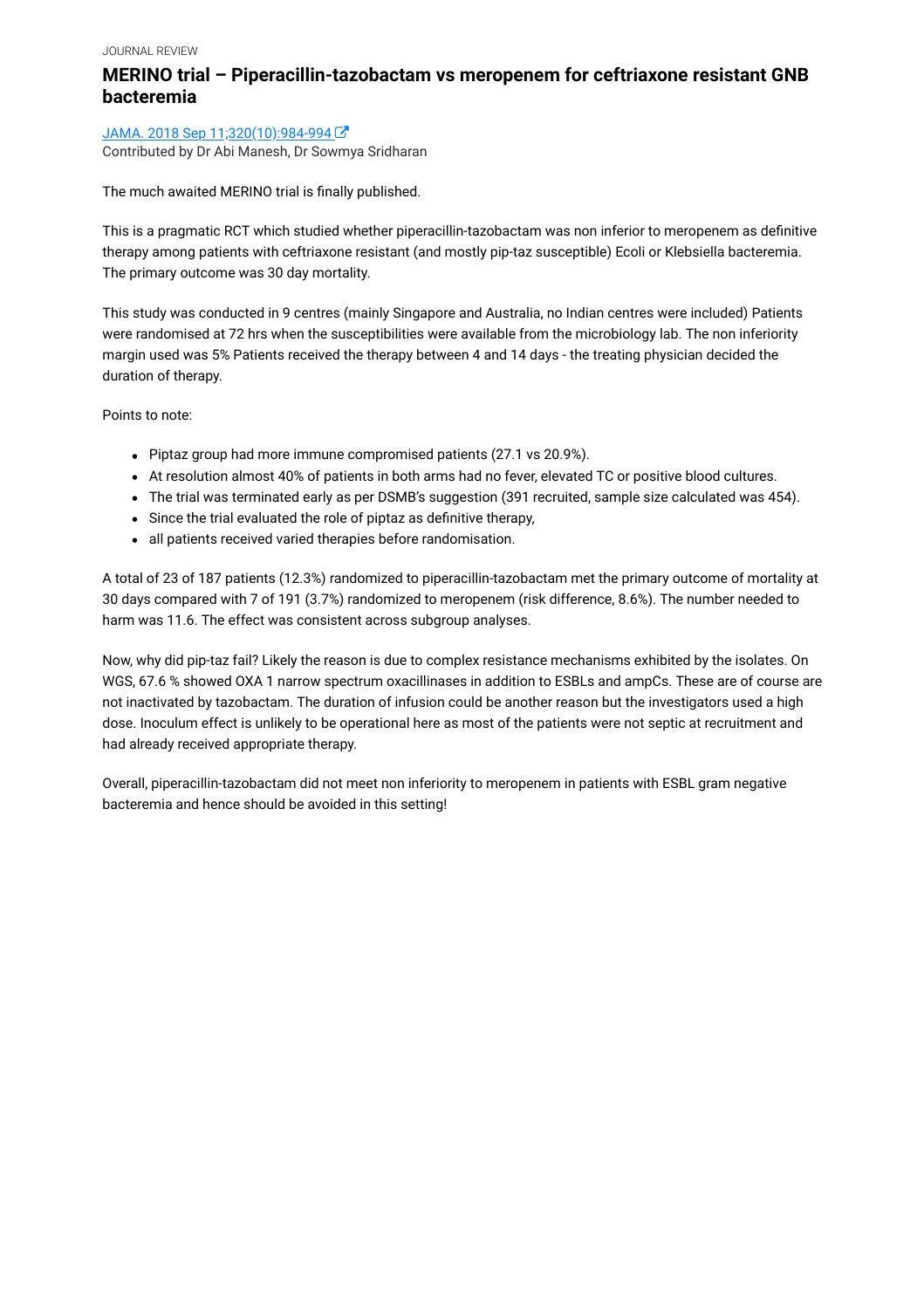### **Improvement of Mycobacterium tuberculosis detection by X pert MTB/RIF Ultra: A head-to head comparison on X pert-negative samples**

[PLoS One. 2018 Aug 13;13\(8\):e0201934](https://www.ncbi.nlm.nih.gov/pubmed/30102737) C Contributed by Dr Kalpesh Sukhwani

This is a retrospective single center study (Italy) where authors DE-identified frozen samples collected over a 4-year period, which had previously resulted smear-negative, Xpert-negative but MTB culture-positive and analyzed with X pert Ultra to assess increase in sensitivity of MTB detection.

During the study period 382 MTB culture-positive samples were archived: 314 resulted X pert-positive and 68 X pertnegative. Thirty-one of the 68 X pert-negative samples resulted positive with Ultra, with an overall improvement in MTB detection of 45.6%.

Out of 36 X pert negative respiratory samples, 18 resulted Ultra-positive with the following semi-quantitative loads: "low"(n = 1), "very low"(n = 11), "trace"(n = 6), with an improvement in MTB detection of 50%. The best performance was achieved on BAL specimens (53.8%).

Out of 32 X pert-negative non-respiratory samples, 13 resulted Ultra-positive with the following semi-quantitative loads: "very low"(n = 7), "trace"(n = 6), with an improvement in MTB detection of 40.6%. The best performance was achieved on biopsies (55.6%) and lymph nodes (50%). Category "trace" detected 12 out of the 31 Ultra-positive MTB samples; in the remaining 19 samples RIF susceptibility was determined with 100% concordance with the phenotypic susceptibility test.

This study further confirms the better performance of Ultra compared to the previous version in both respiratory and non-respiratory smear-negative samples, with an overall improvement of 45.6%

| Mean TTP <sup>®</sup> days | <b>Ultra</b><br>results | <b>TOTAL</b><br>$n = 68$ | <b>RESPIRATORY</b> $n = 36$ |                    | <b>NON-RESPIRATORY <math>n = 32</math></b> |                          |                                  |                                    |                  |
|----------------------------|-------------------------|--------------------------|-----------------------------|--------------------|--------------------------------------------|--------------------------|----------------------------------|------------------------------------|------------------|
| ±sd                        |                         |                          | <b>BAL*</b><br>$n = 26$     | Sputum<br>$n = 10$ | Lymphnode<br>$n = 10$                      | <b>Biopsy</b><br>$n = 9$ | <b>Cavitary fluid</b><br>$n = 8$ | <b>Gastric aspirate</b><br>$n = 2$ | Urine<br>$n = 3$ |
| $16.4 \pm 3.4$             | <b>Positive</b>         | 31                       | 14                          |                    |                                            |                          |                                  |                                    |                  |
| 17.5                       | Low                     |                          |                             |                    | 0                                          | 0                        |                                  |                                    | $\bf{0}$         |
| $15.8 \pm 3.2$             | Very low                | 18                       | 10                          |                    |                                            |                          |                                  |                                    | $\bf{0}$         |
| $17.0 \pm 3.7$             | Trace                   | 12                       |                             |                    |                                            |                          |                                  |                                    | $\bf{0}$         |
| $24.1 \pm 9.1$             | <b>Negative</b>         | 37                       | 12                          |                    |                                            |                          |                                  |                                    |                  |

Table 1. Mean "time to positivity" and Ultra results of 68 Xpert-negative culture-positive samples according to type of specimen and semi-quantitative load.

<sup>#</sup>Time to positivity: number of days from time of MGIT inoculation to the positive culture result \* Bronchoalveolar lavage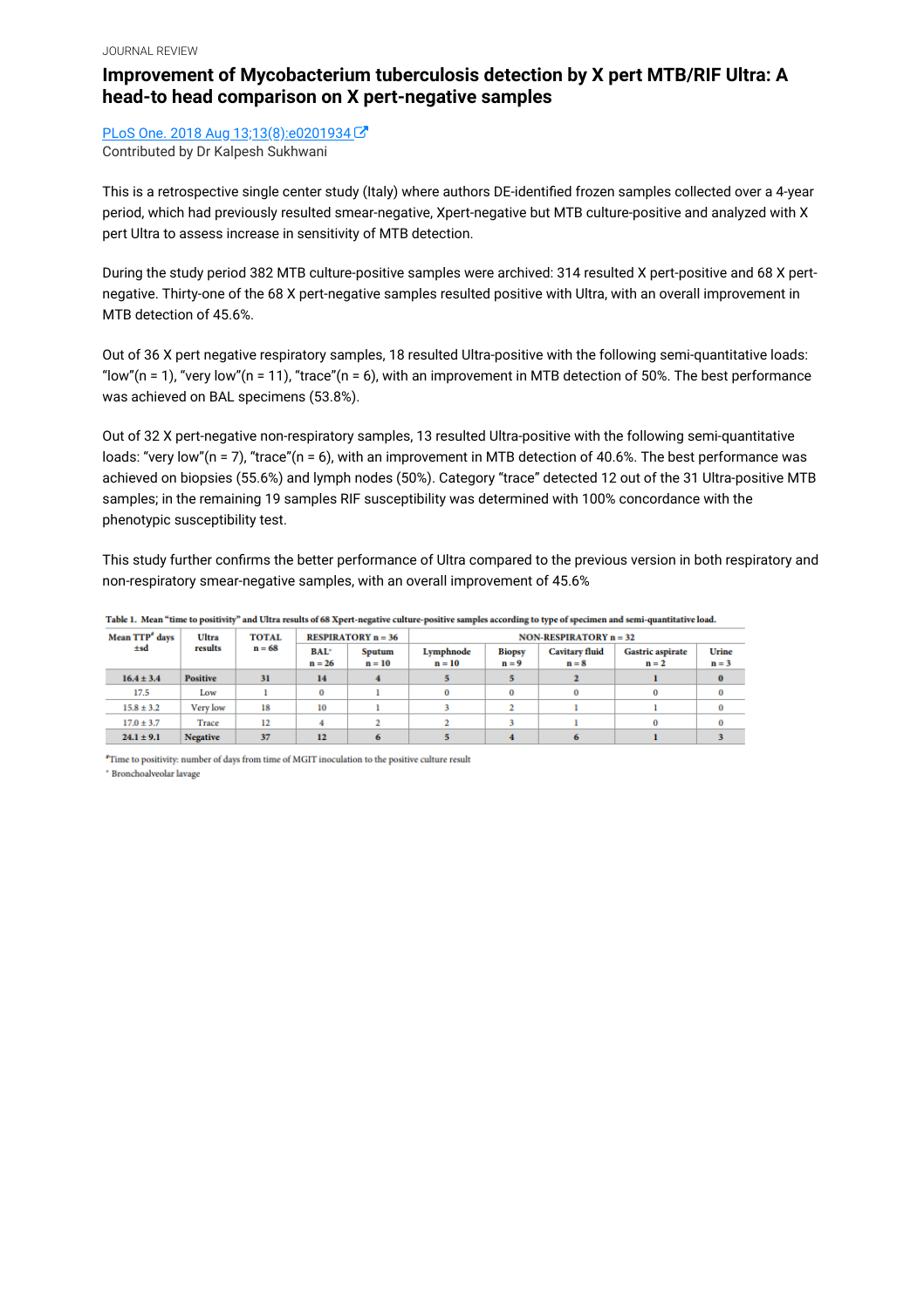#### **Guideline watch**

#### **Update on prevention, diagnosis, and treatment of chronic hepatitis B: AASLD 2018 hepatitis B guidance**

*Courtesy: Dr R Surendran*



# **Upcoming conferences**

42nd Annual Conference for Indian Association of Medical Microbiologists (28 Nov – 2 Dec 2018) at NIMHANS Convention Centre, Bengaluru. Details at [www.microcon2018.com](http://cidsindia.ramangaikwad.in/newsletter/2018/october/www.microcon2018.com)